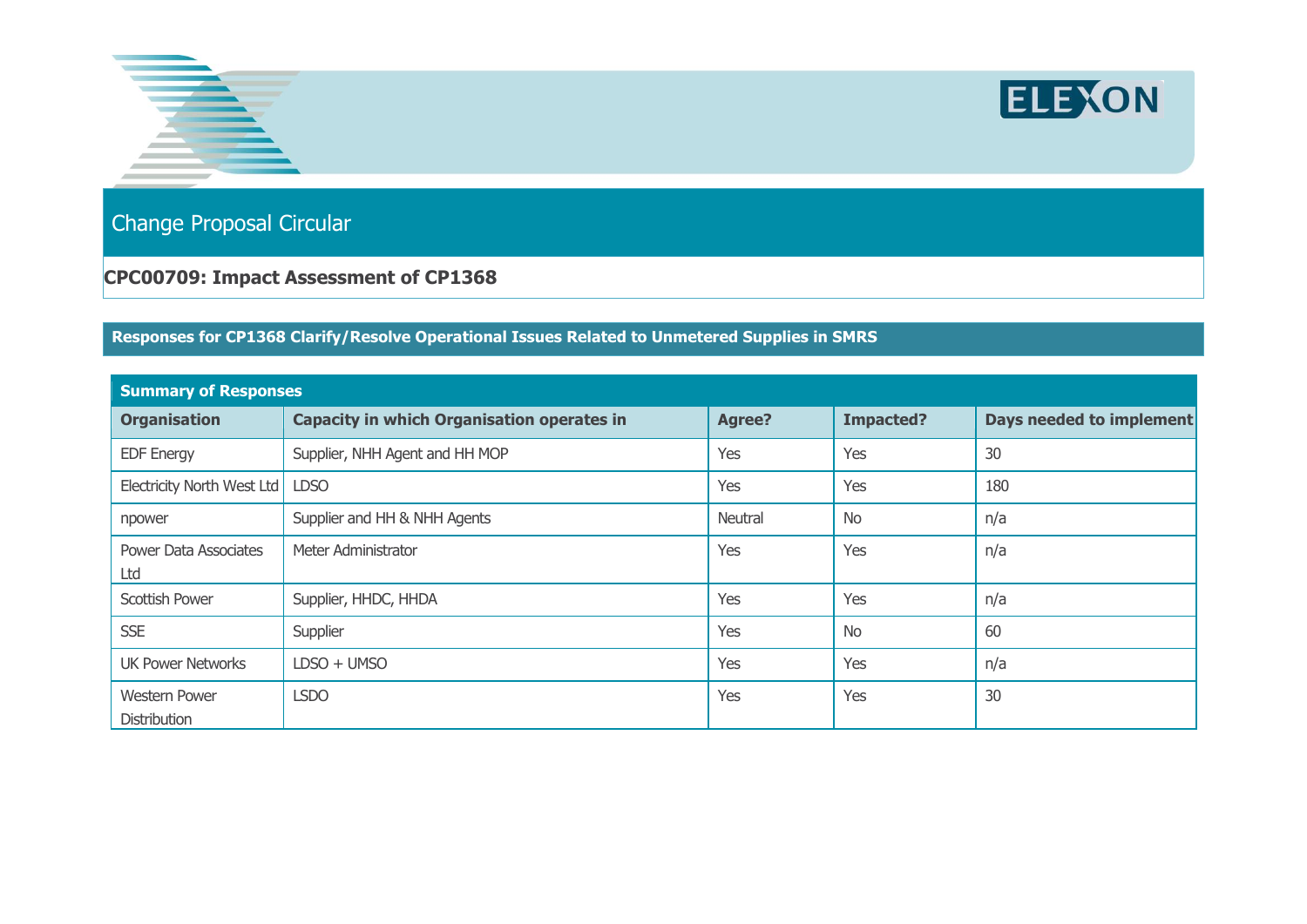| <b>Detailed Impact Assessment Responses CP1368</b> |            |           |                                                                                                                                                                                                                                                                                                                                                                                            |
|----------------------------------------------------|------------|-----------|--------------------------------------------------------------------------------------------------------------------------------------------------------------------------------------------------------------------------------------------------------------------------------------------------------------------------------------------------------------------------------------------|
| <b>Organisation</b>                                | Agree?     | Impacted? | <b>Comments</b>                                                                                                                                                                                                                                                                                                                                                                            |
| <b>EDF Energy</b>                                  | Yes        | Yes       | Agree change comment $-$ Yes, if proposed solution 3 is approved.                                                                                                                                                                                                                                                                                                                          |
|                                                    |            |           | For which role is your organisation impacted? Supplier                                                                                                                                                                                                                                                                                                                                     |
|                                                    |            |           | <b>Please state what the impact is</b> $-$ Updates to our business process.                                                                                                                                                                                                                                                                                                                |
|                                                    |            |           | <b>Lead time comment</b> $-30$                                                                                                                                                                                                                                                                                                                                                             |
|                                                    |            |           | Would implementation in the proposed Release have an adverse impact on your organisation?                                                                                                                                                                                                                                                                                                  |
|                                                    |            |           | <b>No</b>                                                                                                                                                                                                                                                                                                                                                                                  |
|                                                    |            |           | <b>Associated costs comment</b> - n/a                                                                                                                                                                                                                                                                                                                                                      |
|                                                    |            |           | Any other comments -n/a                                                                                                                                                                                                                                                                                                                                                                    |
| Electricity North West Ltd                         | <b>Yes</b> | Yes       | Agree change comment - These changes will improve the unmetered supplies processes by providing<br>clarification to the siting of a PECU Array, the validation and indeed audit of a customer's inventory/ EAC<br>calculation, the issuing of a D205 by the Supplier on a change of MA and by the removal of the need for an<br>UMSO to issue the P0068 EM Technical Details to Suppliers. |
|                                                    |            |           | For which role is your organisation impacted? UMSO                                                                                                                                                                                                                                                                                                                                         |
|                                                    |            |           | <b>Please state what the impact is <math>-</math> Low impact.</b>                                                                                                                                                                                                                                                                                                                          |
|                                                    |            |           | <b>Lead time comment - 180</b>                                                                                                                                                                                                                                                                                                                                                             |
|                                                    |            |           | Would implementation in the proposed Release have an adverse impact on your organisation?<br>No adverse impact.                                                                                                                                                                                                                                                                            |
|                                                    |            |           | <b>Associated costs comment - Low cost.</b>                                                                                                                                                                                                                                                                                                                                                |
|                                                    |            |           | <b>Any other comments</b> - No further comments to add.                                                                                                                                                                                                                                                                                                                                    |
|                                                    |            |           |                                                                                                                                                                                                                                                                                                                                                                                            |

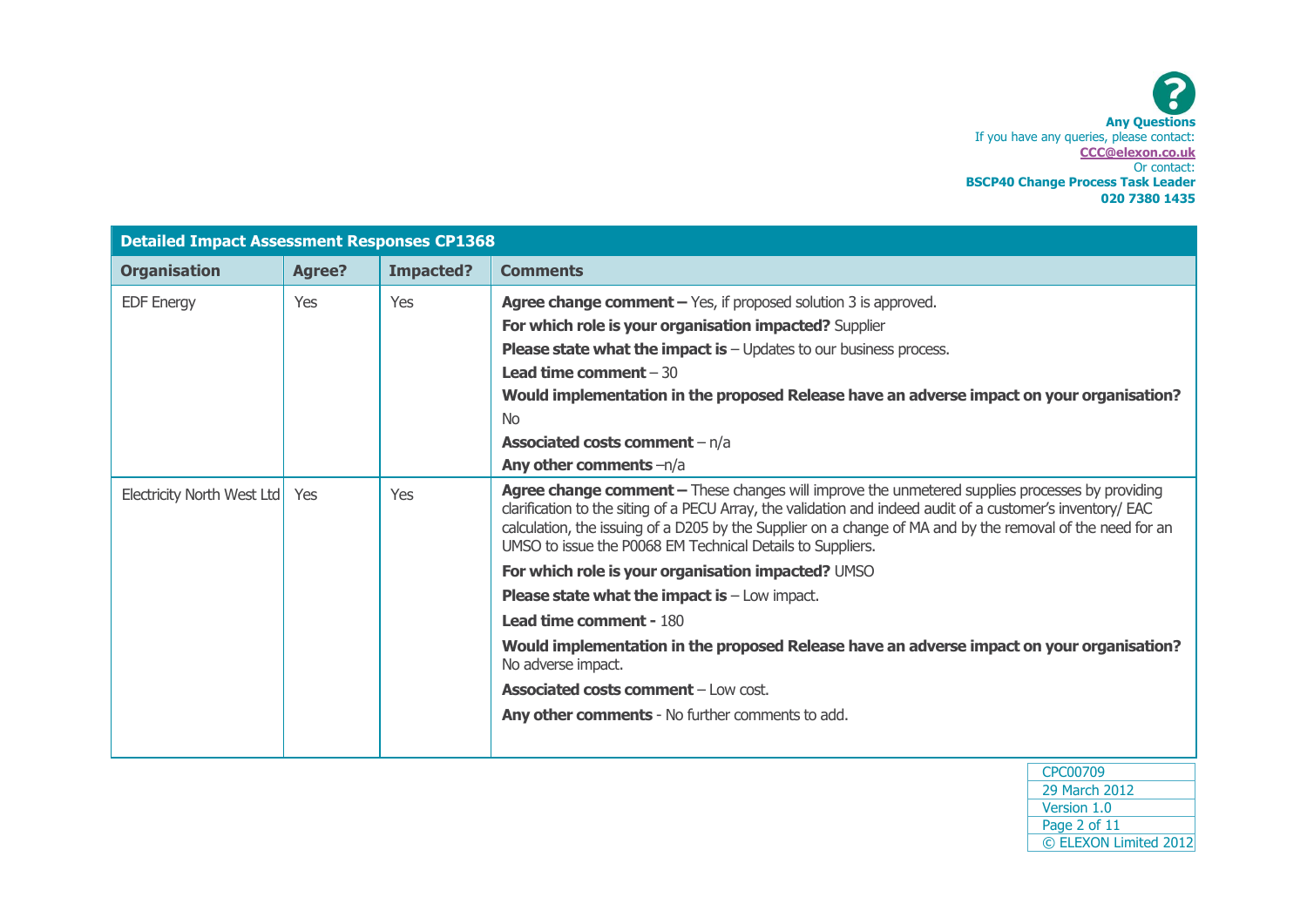| <b>Detailed Impact Assessment Responses CP1368</b> |               |           |                                                                                                                                                                                                                                                                                                                                                                                                                                                                                                                                                                                                                                                                                         |
|----------------------------------------------------|---------------|-----------|-----------------------------------------------------------------------------------------------------------------------------------------------------------------------------------------------------------------------------------------------------------------------------------------------------------------------------------------------------------------------------------------------------------------------------------------------------------------------------------------------------------------------------------------------------------------------------------------------------------------------------------------------------------------------------------------|
| <b>Organisation</b>                                | <b>Agree?</b> | Impacted? | <b>Comments</b>                                                                                                                                                                                                                                                                                                                                                                                                                                                                                                                                                                                                                                                                         |
| <b>Power Data Associates</b><br>Ltd                | <b>Yes</b>    | Yes       | <b>Agree change comment - Yes</b><br>With the exception of new section 4.4.4 within BSCP520, the change better reflects current practice. There<br>are concerns about the adjustment of EACs and summary inventories to reflect audit results. The principle is<br>sound but it is believed that greater clarity is required around the adjustment. Please see later comments.                                                                                                                                                                                                                                                                                                          |
|                                                    |               |           | For which role is your organisation impacted? Meter Administrator                                                                                                                                                                                                                                                                                                                                                                                                                                                                                                                                                                                                                       |
|                                                    |               |           | <b>Please state what the impact is</b> $-$ Impact is minimal; the change better reflects current practice.                                                                                                                                                                                                                                                                                                                                                                                                                                                                                                                                                                              |
|                                                    |               |           | Lead time comment - As above, no change to current practice.<br>Would implementation in the proposed Release have an adverse impact on your organisation?<br>Yes, without clarity around the summary inventory adjustment it may be difficult to provide our customers<br>with details of the changes that occur between inventory submissions and separate out the impact that the<br>uplift is having upon their energy consumption.                                                                                                                                                                                                                                                  |
|                                                    |               |           | <b>Associated costs comment - None</b>                                                                                                                                                                                                                                                                                                                                                                                                                                                                                                                                                                                                                                                  |
|                                                    |               |           | Any other comments -<br>Section 4.4.4 and the MUESLI document are silent on the details of how the summary inventory, used to<br>calculate either the EAC for NHH trading or the half hourly advances for HH trading, will be adjusted. The<br>MUESLI document details how to calculate a correction factor that will be applied but not how this correction<br>factor will be applied to the summary inventory.                                                                                                                                                                                                                                                                        |
|                                                    |               |           | We feel it is essential that any uplift to the summary inventory be clearly identified. Our preference would be<br>for an 'Uplift' charge code within the summary inventory to be explicitly added that represents the<br>consumption adjustment. This has the benefit that the uplift can be both identified and quantified by the<br>customer very easily. It still allows for detailed analysis of the basic inventory information relative to previous<br>inventories to be carried out, i.e. that 400 45W Cosmo lamps have been added since the last submission. It<br>also helps to avoid confusion where there are multiple types of equipment in the inventory but only one sub |

| CPC00709              |  |
|-----------------------|--|
| 29 March 2012         |  |
| Version 1.0           |  |
| Page 3 of 11          |  |
| © ELEXON Limited 2012 |  |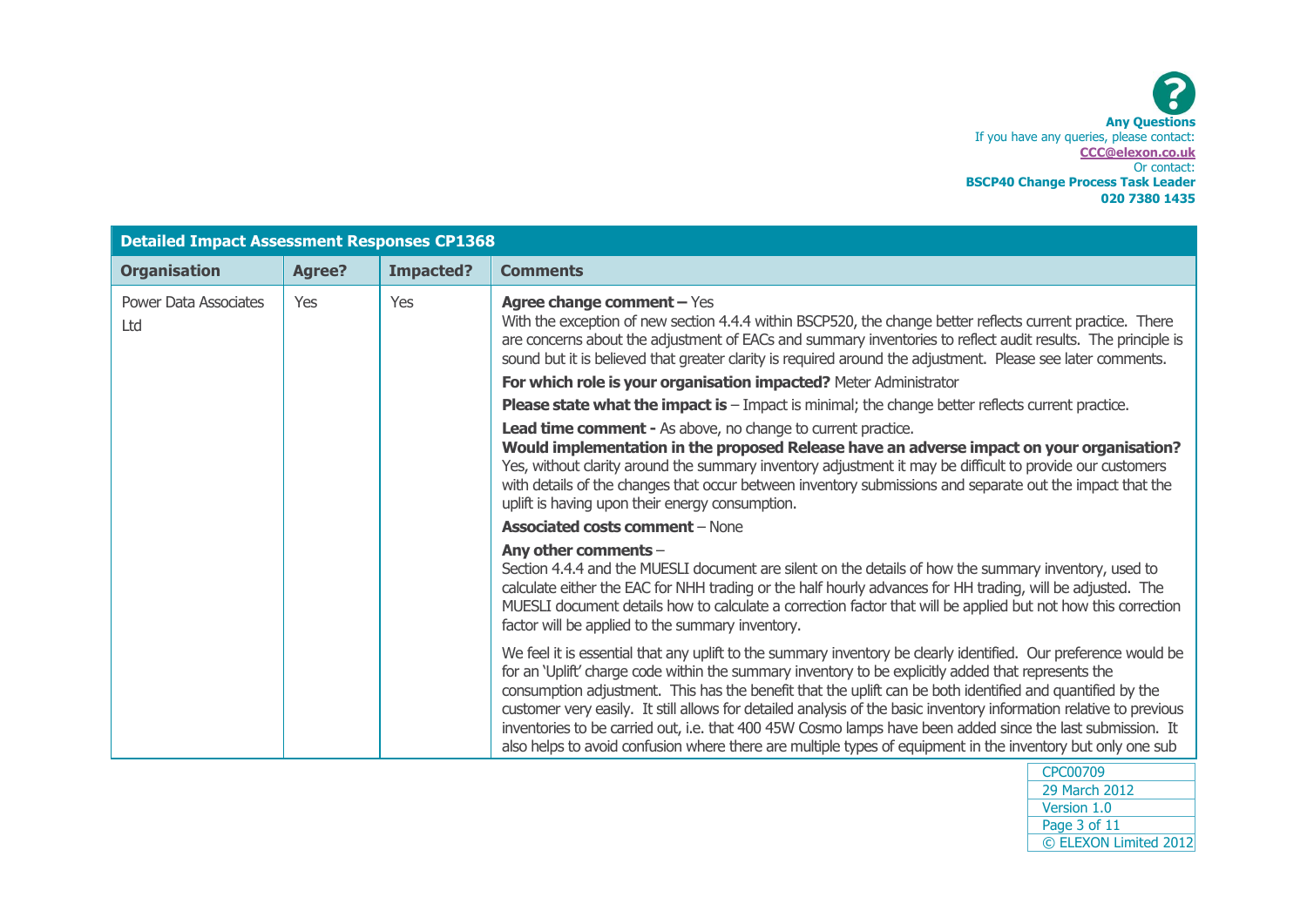| <b>Detailed Impact Assessment Responses CP1368</b> |               |                  |                                                                                                                                                                                                                                                                                                                                                                                                                                                                                                                                                                                                                                                                                                                                                                                                                                                                                                                                                                                                                                                                                                                                                                                                                                                                                                                                                                                          |
|----------------------------------------------------|---------------|------------------|------------------------------------------------------------------------------------------------------------------------------------------------------------------------------------------------------------------------------------------------------------------------------------------------------------------------------------------------------------------------------------------------------------------------------------------------------------------------------------------------------------------------------------------------------------------------------------------------------------------------------------------------------------------------------------------------------------------------------------------------------------------------------------------------------------------------------------------------------------------------------------------------------------------------------------------------------------------------------------------------------------------------------------------------------------------------------------------------------------------------------------------------------------------------------------------------------------------------------------------------------------------------------------------------------------------------------------------------------------------------------------------|
| <b>Organisation</b>                                | <b>Agree?</b> | <b>Impacted?</b> | <b>Comments</b>                                                                                                                                                                                                                                                                                                                                                                                                                                                                                                                                                                                                                                                                                                                                                                                                                                                                                                                                                                                                                                                                                                                                                                                                                                                                                                                                                                          |
|                                                    |               |                  | set has been audited. For example, it is common for a single inventory to include street lights, traffic signals,<br>signs, bollards, school crossing patrol flashers, etc It is likely that audits will focus mostly on street lighting.<br>Where the uplift only applies to street lighting, merely increasing the number of each street light charge code<br>can be confusing, determining what has and has not been uplifted. It also makes it difficult for the customer<br>comparing their new 'uplifted' inventory with the previous one as they may have made changes to reflect<br>work carried out on the street and then also seen an uplift applied as well. It will also assist supplies to<br>engage in discussion with customer as to why the consumption has increased, and encourage the customer to<br>revise and 'correct' their inventory to enable the explicit item to be removed.<br>We believe that this section requires more detail to ensure that each UMSO is directed to use a common<br>methodology and that the correction factor that is being applied is clear to all parties. This will help make the<br>customer's energy charges a lot more transparent, whilst providing them with a clear incentive to fix their<br>inventory issues. Suggested changes to the red lined text of BSCP520 are given below, plus an additional<br>change to BSCP520. |
| Scottish Power                                     | Yes           | Yes              | <b>Agree change comment - Yes</b>                                                                                                                                                                                                                                                                                                                                                                                                                                                                                                                                                                                                                                                                                                                                                                                                                                                                                                                                                                                                                                                                                                                                                                                                                                                                                                                                                        |
|                                                    |               |                  | For which role is your organisation impacted? UMSO<br><b>Please state what the impact is - New requirement to check inventory items against valid dimming</b><br>combination spreadsheet. However it is noted that this spreadsheet is still in development phase and<br>requirements/specifications are not yet clear.<br>We also note introduction of new control procedure to monitor any change of MA via supplier D0205 flow, as<br>a result of this we will be required to introduce a new internal control procedure to monitor the change of MA.<br><b>Lead time comment - n/a</b>                                                                                                                                                                                                                                                                                                                                                                                                                                                                                                                                                                                                                                                                                                                                                                                               |

| CPC00709              |
|-----------------------|
| 29 March 2012         |
| Version 1.0           |
| Page 4 of 11          |
| © ELEXON Limited 2012 |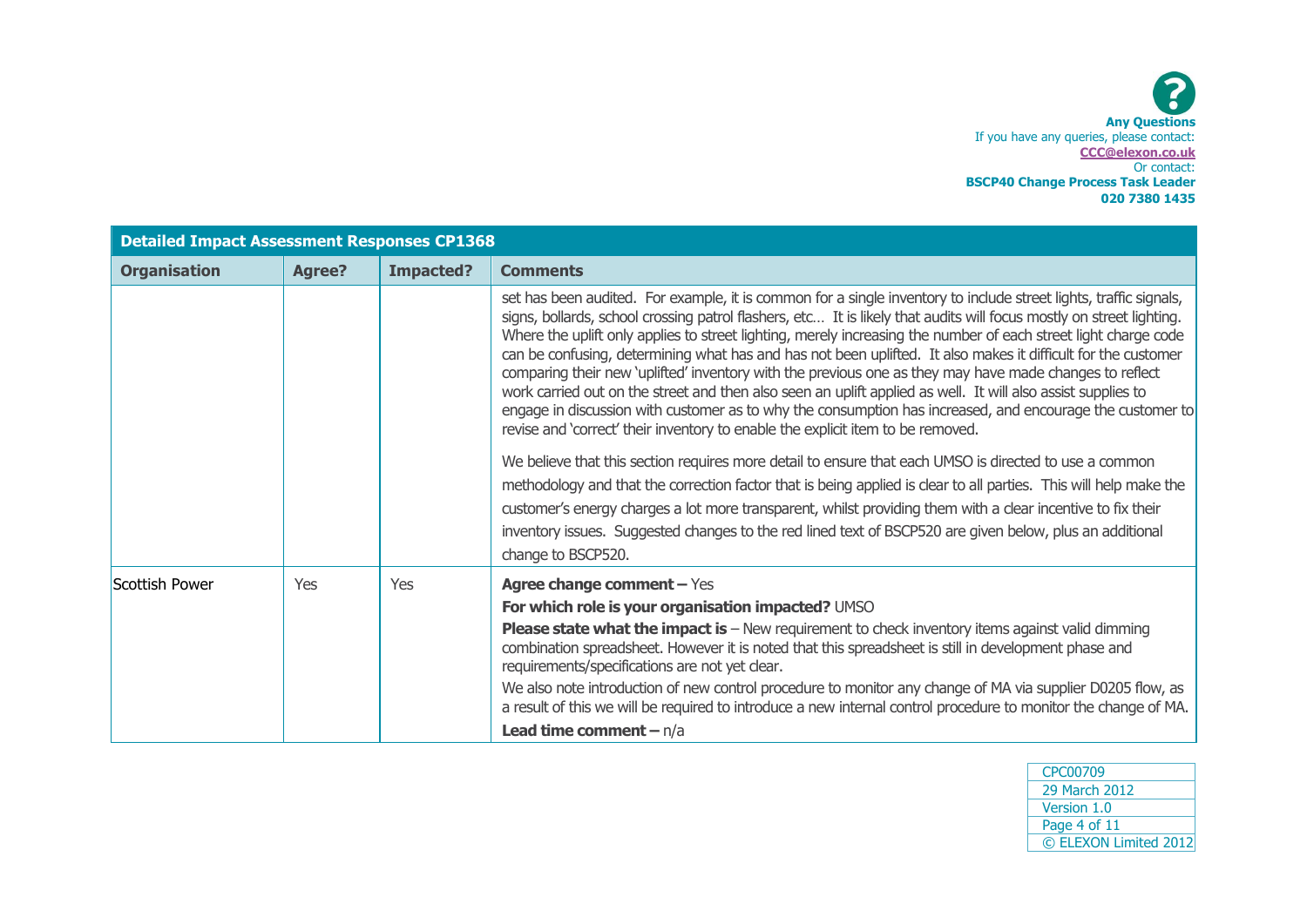| <b>Detailed Impact Assessment Responses CP1368</b> |               |                  |                                                                                                                                                                                                                                                                                                                                                                                                                                                                                                                                                                                                                                                                          |
|----------------------------------------------------|---------------|------------------|--------------------------------------------------------------------------------------------------------------------------------------------------------------------------------------------------------------------------------------------------------------------------------------------------------------------------------------------------------------------------------------------------------------------------------------------------------------------------------------------------------------------------------------------------------------------------------------------------------------------------------------------------------------------------|
| <b>Organisation</b>                                | <b>Agree?</b> | <b>Impacted?</b> | <b>Comments</b>                                                                                                                                                                                                                                                                                                                                                                                                                                                                                                                                                                                                                                                          |
|                                                    |               |                  | Would implementation in the proposed Release have an adverse impact on your organisation?<br>Minimal Impact<br><b>Associated costs comment</b> - No cost implications<br>Any other comments $- n/a$                                                                                                                                                                                                                                                                                                                                                                                                                                                                      |
| <b>SSE</b>                                         | Yes           | <b>No</b>        | <b>Agree change comment - Yes</b><br>For which role is your organisation impacted? n/a<br><b>Please state what the impact is - n/a</b><br><b>Lead time comment</b> $-60$<br>Would implementation in the proposed Release have an adverse impact on your organisation?<br>n/a<br><b>Associated costs comment</b> $-n/a$<br>Any other comments $-n/a$                                                                                                                                                                                                                                                                                                                      |
| <b>UK Power Networks</b>                           | Yes           | Yes              | Agree change comment - Yes - The CP brings the BSCP in line with industry/customer agreed and<br>documented practice in terms of the auditing of unmetered supply inventories with associated positive impacts<br>on Settlement accuracy. It clarifies a variety of issues with respect to Equivilent Meters whilst removing<br>redundant clauses such as the forwarding of EM Technical Setails to Suppliers. For the avoidance of doubt it<br>also reinforces UMSO validation obligations.<br>For which role is your organisation impacted? - LDSO + UMSO<br><b>Please state what the impact is -</b> The impact is entirely positive. The CP provides a mechanism for |

| CPC00709              |
|-----------------------|
| 29 March 2012         |
| Version 1.0           |
| Page 5 of 11          |
| © ELEXON Limited 2012 |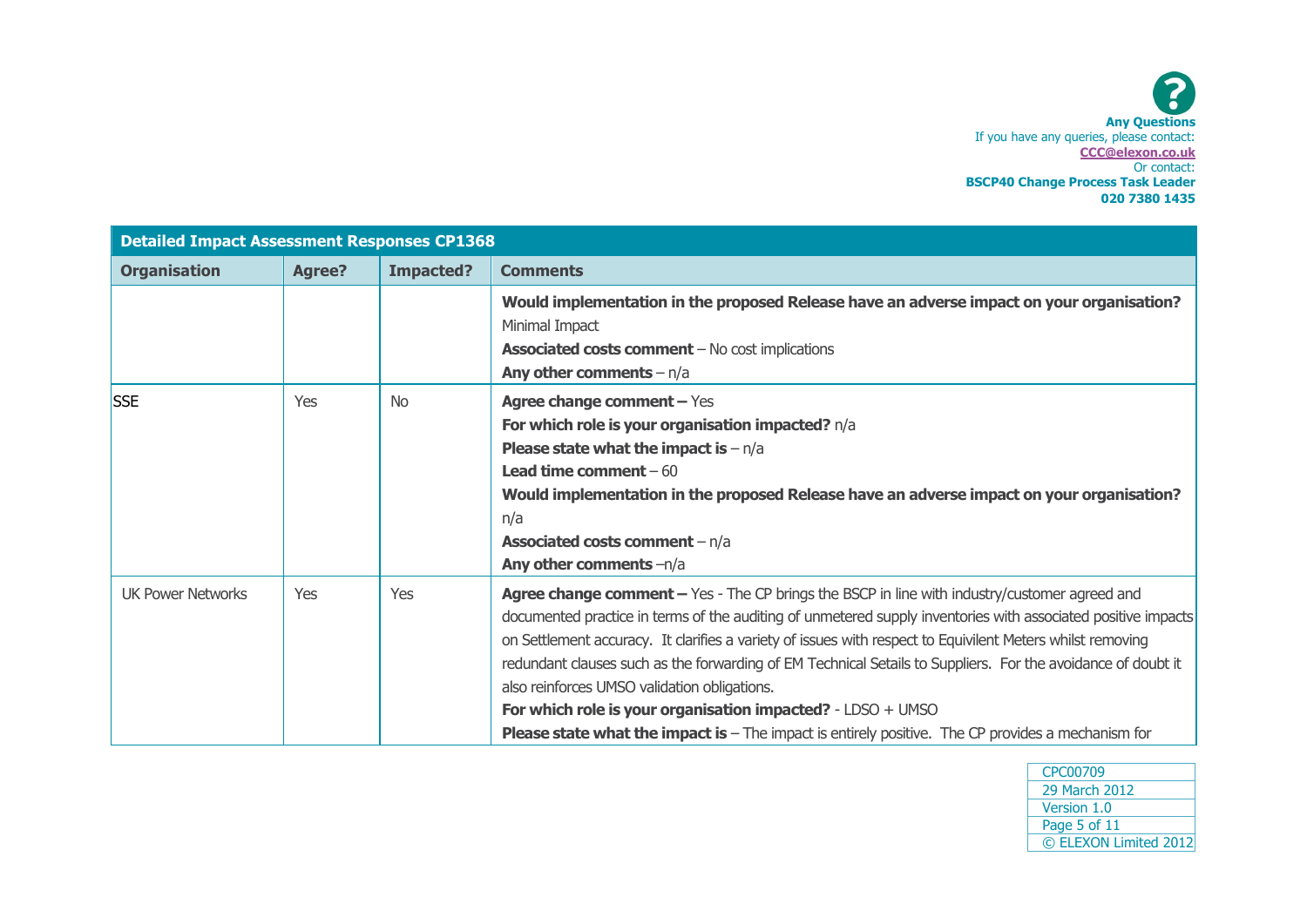

| <b>Detailed Impact Assessment Responses CP1368</b> |               |                  |                                                                                                                                                                                                                                                                                                                                                                                                                                                                                                                                                                      |
|----------------------------------------------------|---------------|------------------|----------------------------------------------------------------------------------------------------------------------------------------------------------------------------------------------------------------------------------------------------------------------------------------------------------------------------------------------------------------------------------------------------------------------------------------------------------------------------------------------------------------------------------------------------------------------|
| <b>Organisation</b>                                | <b>Agree?</b> | <b>Impacted?</b> | <b>Comments</b>                                                                                                                                                                                                                                                                                                                                                                                                                                                                                                                                                      |
|                                                    |               |                  | LDSOs/UMSOs to justify physical audits of major unmetered supply customers. Settlement will no longer<br>remain inaccurate for months or years in the event that customers either unduly prevaricate or wholly refuse<br>to cooperate in respect of correcting their inventories.<br><b>Lead time comment</b> $-n/a$<br>Would implementation in the proposed Release have an adverse impact on your organisation? -<br><b>No</b><br><b>Associated costs comment</b> – No further costs are envisaged over current system functionality.<br>Any other comments - None |
| <b>Western Power</b><br><b>Distribution</b>        | Yes           | Yes              | <b>Agree change comment - Yes</b><br>For which role is your organisation impacted? UMSO AND MA<br><b>Please state what the impact is - MINIMAL – some procedural changes.</b><br><b>Lead time comment - 30</b><br>Would implementation in the proposed Release have an adverse impact on your organisation?<br><b>No</b><br><b>Associated</b> costs comment – COST WOULD BE MAINLY ADMINISTRATIVE <£1000<br>Update Validation tables<br>Update Working Procedure documents<br>Any other comments $- n/a$                                                             |

| CPC00709              |
|-----------------------|
| 29 March 2012         |
| Version 1.0           |
| Page 6 of 11          |
| © ELEXON Limited 2012 |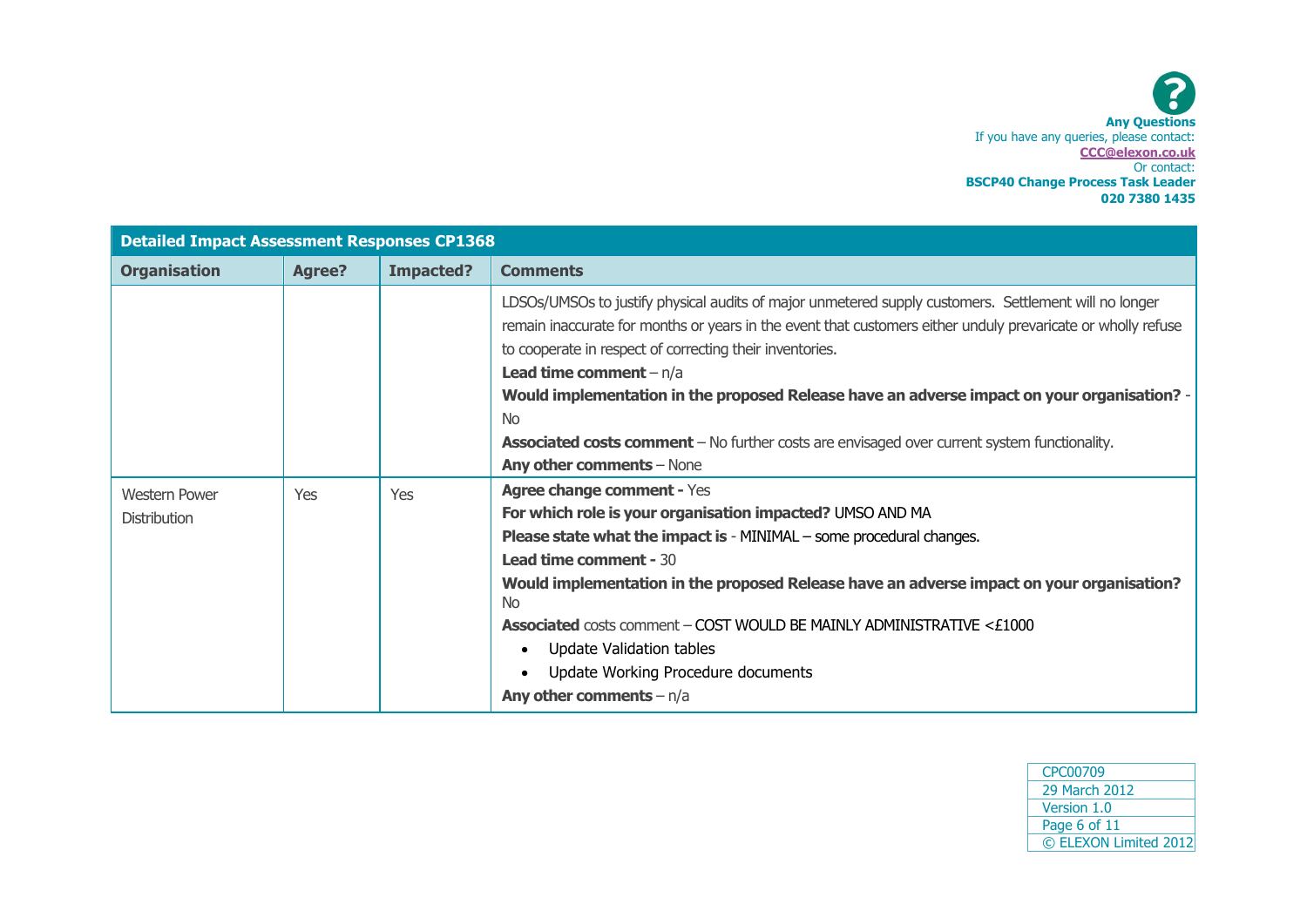

<u> 1989 - Johann Stein, marwolaethau a bh</u>

|                | <b>Comments on the redline text CP1368</b> |                      |                  |                         |                                                                                                                                                                                                                                                                                                                                |
|----------------|--------------------------------------------|----------------------|------------------|-------------------------|--------------------------------------------------------------------------------------------------------------------------------------------------------------------------------------------------------------------------------------------------------------------------------------------------------------------------------|
| No.            | <b>Organisation</b>                        | <b>Document name</b> | <b>Location</b>  | <b>Severity</b><br>Code | <b>Comments</b>                                                                                                                                                                                                                                                                                                                |
|                | <b>Power Data</b><br><b>Associates Ltd</b> | <b>BSCP520</b>       | 3.3.1.5          | н                       | The agreed geographical location will always be required irrespective<br>of whether the EM is passive or dynamic. In a dynamic EM it is used<br>to calculate switching times for time switches or for default<br>arrangements in the event of PECU array failure. Suggest deletion of<br>"in the event of Passive HH Trading." |
| $\overline{2}$ | <b>Power Data</b><br><b>Associates Ltd</b> | <b>BSCP520</b>       | 3.4.1            |                         | Although not part of the change, suggest alignment of the flows<br>against the two parties could be improved.                                                                                                                                                                                                                  |
| 3              | <b>Power Data</b><br>Associates Ltd        | <b>BSCP520</b>       | 3.14.4           |                         | Suggest action should read "Send corrected data calculated in<br>accordance with 3.9.1.1"                                                                                                                                                                                                                                      |
| 4              | <b>Power Data</b><br>Associates Ltd        | <b>BSCP520</b>       | 4.1, 4.2 and 4.3 |                         | These do not read well, and are misleading, until you realise the<br>reference to Charge codes and Switch Regimes is a hyperlink. The<br>hyperlink should be entitled "Charge Codes and Switch Regimes page<br>of the BSC website".                                                                                            |
| 5              | <b>Power Data</b><br><b>Associates Ltd</b> | <b>BSCP520</b>       | 4.4.4            | H                       | The hyperlink to the ILP website does not work. They have recently<br>re-launched their website and the new link is<br>"https://www.theilp.org.uk/documents/unmetered-electricity/"                                                                                                                                            |
| 6              | <b>Power Data</b><br><b>Associates Ltd</b> | <b>BSCP520</b>       | 4.4.4            | H                       | The following alternative texts are supplied as per our response to<br>Question 6 above.                                                                                                                                                                                                                                       |

| CPC00709              |
|-----------------------|
| 29 March 2012         |
| Version 1.0           |
| Page 7 of 11          |
| © ELEXON Limited 2012 |

h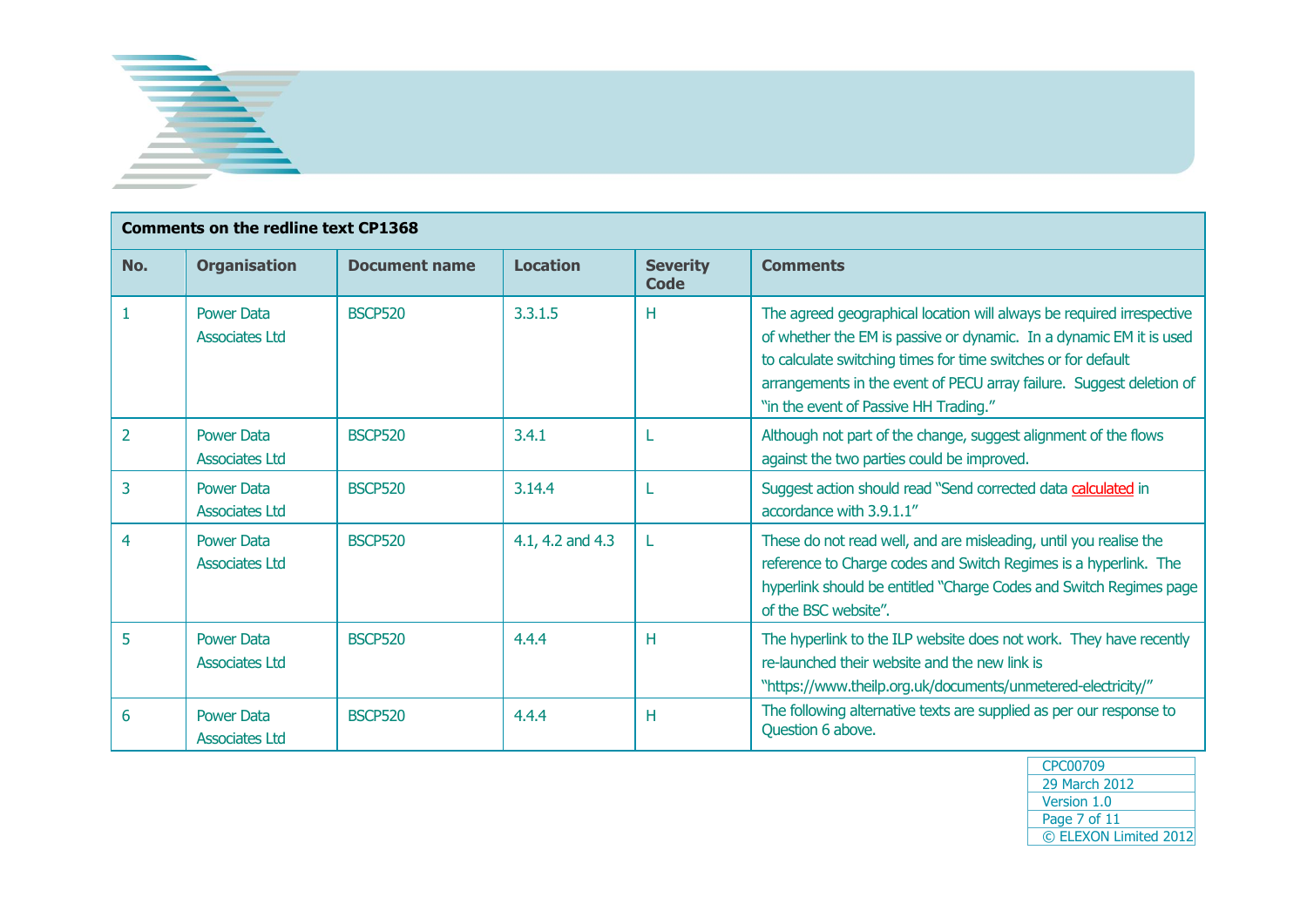| <b>Comments on the redline text CP1368</b> |                     |                      |                 |                         |                                                                                                                                                                                                                                                               |
|--------------------------------------------|---------------------|----------------------|-----------------|-------------------------|---------------------------------------------------------------------------------------------------------------------------------------------------------------------------------------------------------------------------------------------------------------|
| No.                                        | <b>Organisation</b> | <b>Document name</b> | <b>Location</b> | <b>Severity</b><br>Code | <b>Comments</b>                                                                                                                                                                                                                                               |
|                                            |                     |                      |                 |                         | The our preferred approach ensures that the additional 'uplift'<br>consumption is clearly visible to all parties and that the appropriate<br>correction factor is applied to Half Hourly and Non Half Hourly<br>inventories.                                  |
|                                            |                     |                      |                 |                         | The preferred approach involves an additional section in the OID and<br>creation of a single 'consumption adjustment' charge code rated at<br>1,000 circuit watts for use in consumption adjustments.                                                         |
|                                            |                     |                      |                 |                         | <b>Preferred Approach</b>                                                                                                                                                                                                                                     |
|                                            |                     |                      |                 |                         | 4.4.4 Consumption Adjustments following LDSO Inventory Audits                                                                                                                                                                                                 |
|                                            |                     |                      |                 |                         | Where an audit of a customer's inventory has been undertaken by the<br>LDSO in accordance with the best practice document: Managing<br>Unmetered Energy Street Lighting Inventories (MUESLI) published on<br>the Institute of Lighting Professionals website: |
|                                            |                     |                      |                 |                         | <b>ILP Website</b>                                                                                                                                                                                                                                            |
|                                            |                     |                      |                 |                         | then the UMSO will prepare a revised inventory by applying any<br>correction factor calculated in accordance with, and as defined, in the<br>above best practice document.                                                                                    |
|                                            |                     |                      |                 |                         | The Operational Information Document details the methodology for<br>applying a correction factor to the existing inventory to produce a                                                                                                                       |

| CPC00709              |
|-----------------------|
| 29 March 2012         |
| Version 1.0           |
| Page 8 of 11          |
| © ELEXON Limited 2012 |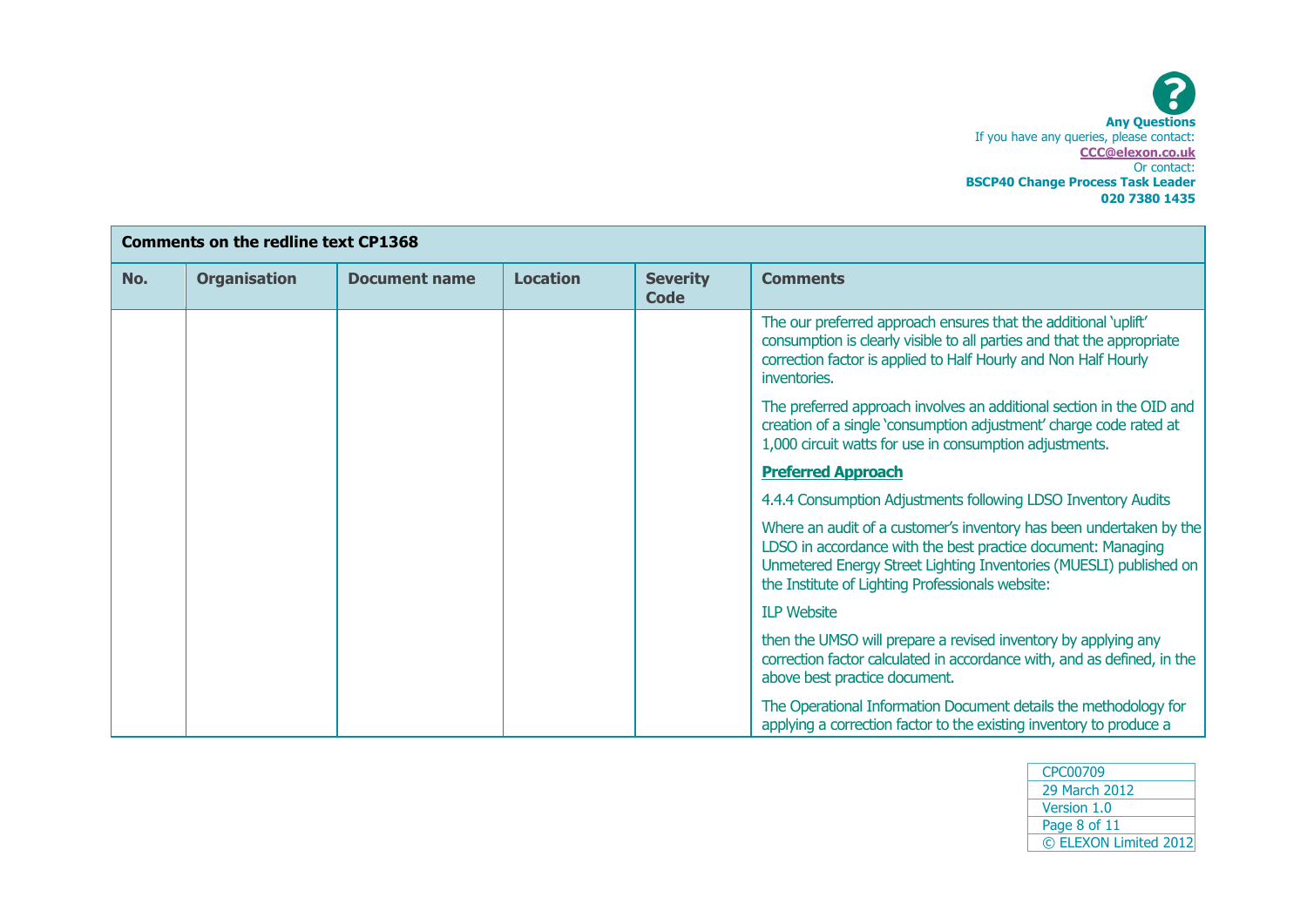| <b>Comments on the redline text CP1368</b> |                     |                      |                 |                         |                                                                                                                                                                                                                                                                                                                                                                                            |
|--------------------------------------------|---------------------|----------------------|-----------------|-------------------------|--------------------------------------------------------------------------------------------------------------------------------------------------------------------------------------------------------------------------------------------------------------------------------------------------------------------------------------------------------------------------------------------|
| No.                                        | <b>Organisation</b> | <b>Document name</b> | <b>Location</b> | <b>Severity</b><br>Code | <b>Comments</b>                                                                                                                                                                                                                                                                                                                                                                            |
|                                            |                     |                      |                 |                         | revised inventory as required by this paragraph.                                                                                                                                                                                                                                                                                                                                           |
|                                            |                     |                      |                 |                         | The Customer will be deemed to have agreed that the revised<br>inventory of Apparatus relative to that particular Unmetered Supply is<br>that agreed between the LDSO on whose Distribution System or<br>Associated Distribution System the Unmetered Supply takes place and<br>the Customer taking such supply as defined in paragraph 8.2.4 of<br>Section S8 of the BSC.                 |
|                                            |                     |                      |                 |                         | <b>Paragraph for OID</b>                                                                                                                                                                                                                                                                                                                                                                   |
|                                            |                     |                      |                 |                         | Where it has been agreed that a revised inventory will be prepared in<br>accordance with Section 4.4.4 of BSCP520, the UMSO shall calculate<br>the load in watts per switch regime listed in the existing summary<br>inventory.                                                                                                                                                            |
|                                            |                     |                      |                 |                         | To determine the above load, the circuit watts for all charge codes<br>with the same switch regime will be multiplied by the number of items<br>for each charge code and totalled. The total load per switch regime<br>will be multiplied by the correction factor to derive the new total load<br>for that switch regime. The difference between the two will be the<br>audit adjustment. |
|                                            |                     |                      |                 |                         | An entry per switch regime in the original inventory will then be added<br>to the summary inventory using the 1,000 watt consumption<br>adjustment charge code to represent the increased load (audit                                                                                                                                                                                      |

| CPC00709              |
|-----------------------|
| 29 March 2012         |
| Version 1.0           |
| Page 9 of 11          |
| © ELEXON Limited 2012 |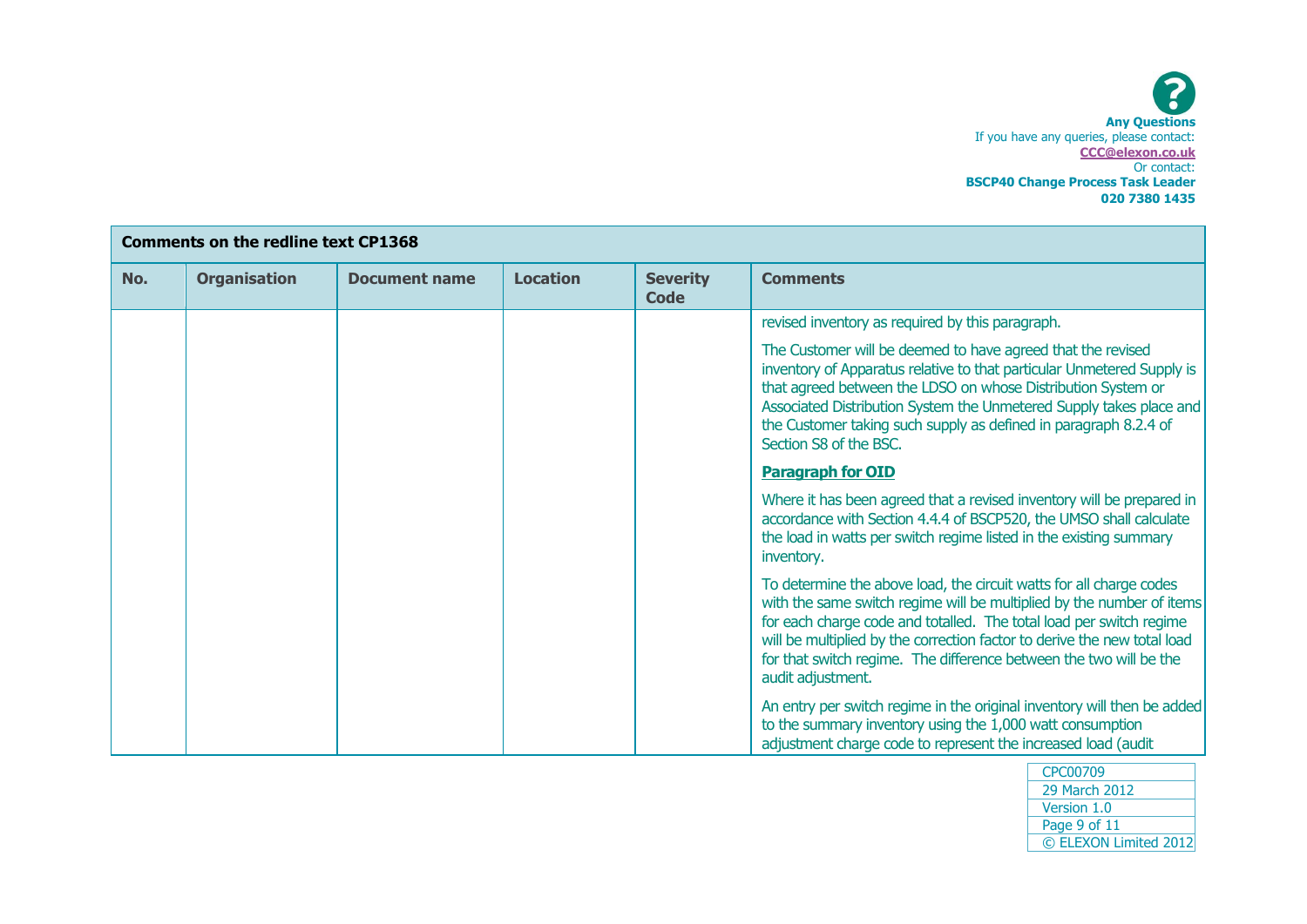| <b>Comments on the redline text CP1368</b> |                                            |                      |                 |                         |                                                                                                                                                                                                                                                                                                                                                                                                                                                                                                                                                            |
|--------------------------------------------|--------------------------------------------|----------------------|-----------------|-------------------------|------------------------------------------------------------------------------------------------------------------------------------------------------------------------------------------------------------------------------------------------------------------------------------------------------------------------------------------------------------------------------------------------------------------------------------------------------------------------------------------------------------------------------------------------------------|
| No.                                        | <b>Organisation</b>                        | <b>Document name</b> | <b>Location</b> | <b>Severity</b><br>Code | <b>Comments</b>                                                                                                                                                                                                                                                                                                                                                                                                                                                                                                                                            |
|                                            |                                            |                      |                 |                         | adjustment) per switch regime. This additional load when used within<br>the equivalent meter, or the EAC calculation, will result in the<br>increased consumption determined by the audit.                                                                                                                                                                                                                                                                                                                                                                 |
|                                            |                                            |                      |                 |                         | In the following simple example if an inventory only contained 2,000<br>items with a circuit rating of 80W and 5,000 items with circuit rating of<br>50W against switch regime 821, the total load in watts for switch<br>regime 821 would be ((2,000 x 80) + (5000 x 50)) 410,000 watts.<br>Applying a correction factor of 1.12 increases the load to 459,200<br>watts. An entry of 49 items, using the switch regime 821 & the<br>consumption 'uplift' charge code (of 1000 watts), will be added to the<br>inventory to produce the revised inventory. |
|                                            |                                            |                      |                 |                         | This approach is to be used for both Half Hourly and Non Half Hourly<br>inventories. A uniform approach prevents issues with customers<br>switching from one method of trading to the other.                                                                                                                                                                                                                                                                                                                                                               |
| 7                                          | <b>Power Data</b><br><b>Associates Ltd</b> | <b>BSCP520</b>       | 3.2.3           | Н                       | In order to respond to customer queries it should be visible to a MA<br>that a revised summary inventory has been prepared in accordance<br>with 4.4.4.<br>In the action column of 3.2.3 we suggest the inclusion of the<br>following.                                                                                                                                                                                                                                                                                                                     |
|                                            |                                            |                      |                 |                         | "Where the revised summary Inventory details have been prepared in                                                                                                                                                                                                                                                                                                                                                                                                                                                                                         |
|                                            |                                            |                      |                 |                         | accordance with 4.4.4, the UMSO shall provide details of the<br><b>CPC00709</b>                                                                                                                                                                                                                                                                                                                                                                                                                                                                            |

| CPC00709              |
|-----------------------|
| 29 March 2012         |
| Version 1.0           |
| Page 10 of 11         |
| © ELEXON Limited 2012 |